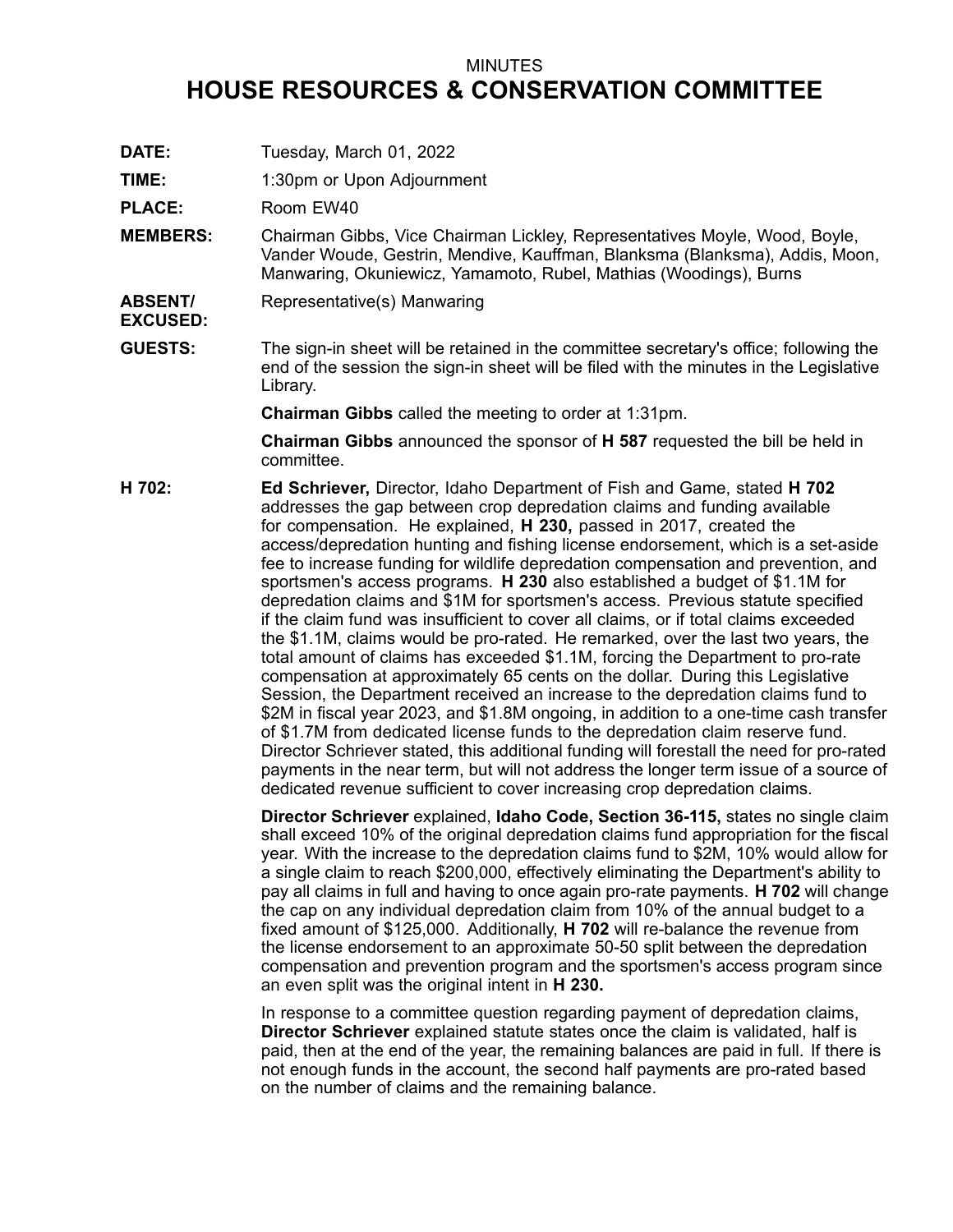In response to <sup>a</sup> committee question regarding what has been done in the prevention program, **Director Schriever** stated the Department has been working with landowners to harden stored crops, mainly haystacks, with fencing, fenceposts, and gates rather than going out after depredation has occurred to deal with damages. As <sup>a</sup> result, the stored crop depredation claims are <sup>a</sup> fraction of what they used to be. Additionally, Department staff have been conducting population management of elk, the primary culprit of stored crop depredation, as well as hazing elk herds to change their behavior and movement patterns. They are also issuing kill permits so landowners can take action on their own, including lethal action; this is generally done in concert with the Department.

**Benn Brocksome,** Idaho Sportsmen Association, spoke **in support** of **H 702,** stating the Association takes depredation and access issues seriously and appreciates the work of the Legislature and the Department to find solutions to these issues.

- **MOTION: Rep. Burns** made <sup>a</sup> motion to send **H 702** to the floor with <sup>a</sup> **DO PASS** recommendation. **Motion carried by voice vote. Chairman Gibbs** will sponsor the bill on the floor.
- **S 1227: Colby Cameron,** Bureau Chief, Regulatory and Legislative Affairs, Division of Financial Management, stated **S 1227** eliminates the obsolete Coeur d'Alene River and Lake Commission, created in 1931 by statute, that is no longer in existence. He stated there are various other state and local agencies, organizations, and commissions tasked with the protections of Coeur d'Alene River and Lake including the Governor's recently formed advisory commission.
- **MOTION: Rep. Boyle** made <sup>a</sup> motion to send **S 1227** to the floor with <sup>a</sup> **DO PASS** recommendation. **Motion carried by voice vote. Rep. Addis** will sponsor the bill on the floor.
- **S 1228: Colby Cameron,** Bureau Chief, Regulatory and Legislative Affairs, Division of Financial Management, stated **S 1228** repeals <sup>a</sup> statute from 1872 that required fences around quartz mills because reservoirs and dumps were part of the mill and fencing was required to keep livestock out. He stated, the 1872 quartz mill operations no longer exist in Idaho, and have been replaced with various other laws and regulations that cover structural and fencing requirements for modern mining facilities.
- **MOTION: Rep. Lickley** made <sup>a</sup> motion to send **S 1228** to the floor with <sup>a</sup> **DO PASS** recommendation. **Motion carried by voice vote. Rep. Okuniewicz** will sponsor the bill on the floor.
- **SCR 117: Rep. Burns,** District 26, stated **SCR 117** recognizes the 50th anniversary of the Sawtooth National Recreation Act, which established the 760,000 acre Sawtooth National Recreation Area (SNRA). He stated, this Act preserves the natural, scenic, historic, pastoral, and fish and wildlife values, and enhances the recreational activities on an iconic Idaho landscape. Additionally, Idaho's outfitters, guides, hunters, anglers, and tribes all rely on the intact habitat and clean water, which contributes significantly towards the economies of rural communities in the area. The SNRA is critical habitat for the survival and recovery of salmon and steelhead, since it is the headwaters of the Big Wood, Salmon, Boise, and Payette Rivers. He added, within the SNRA there are over 700 miles of trails, over 300 high mountain lakes, and 40 peaks rising over 10,000 feet within the Sawtooth, White Cloud, Boulder, Pioneer, and Smoky Mountain ranges.